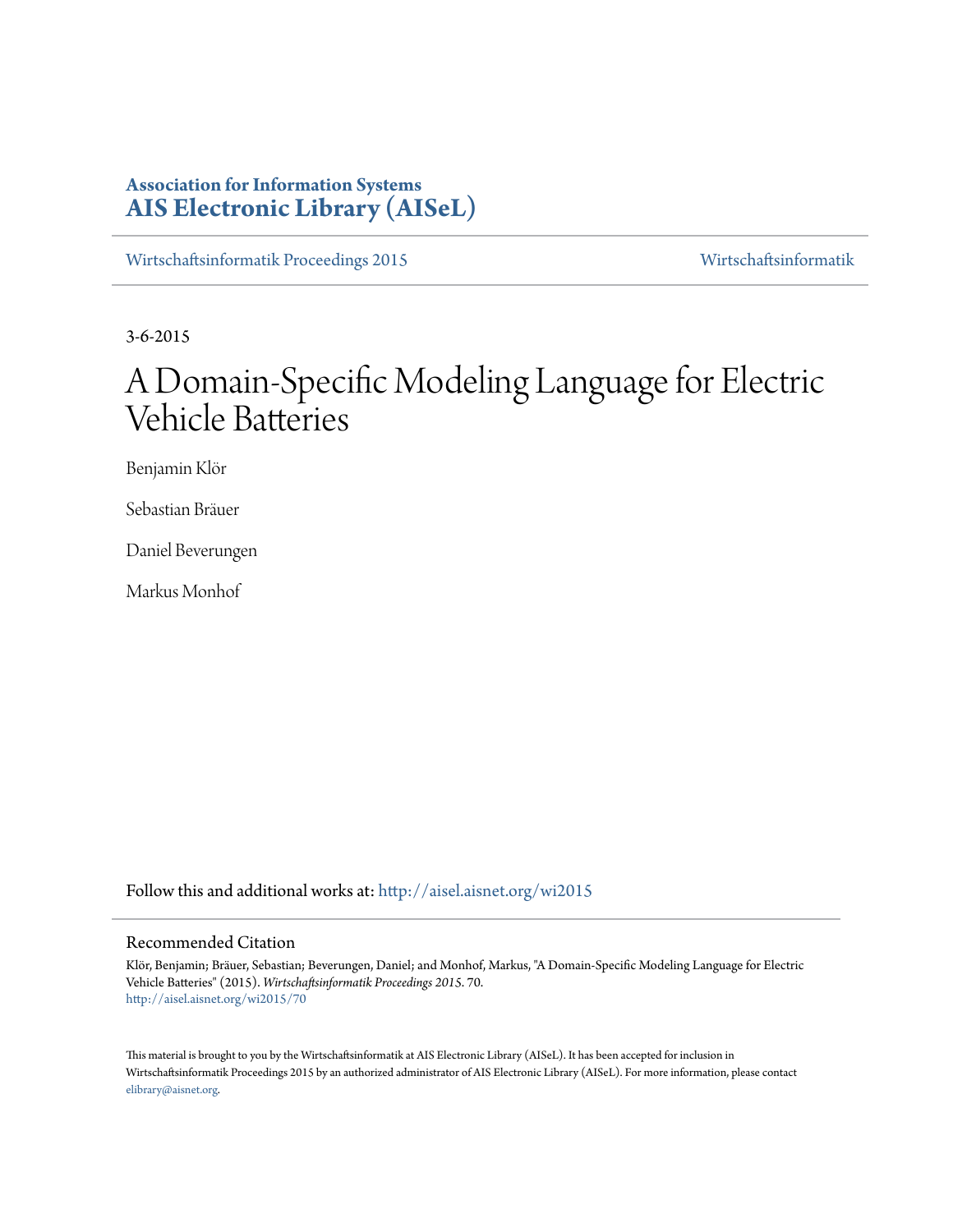# **A Domain-Specific Modeling Language for Electric Vehicle Batteries**

Benjamin Klör, Sebastian Bräuer, Daniel Beverungen, and Markus Monhof

University of Münster, European Research Center for Information Systems (ERCIS), Münster, Germany

[{benjamin.kloer](mailto:benjamin.kloer@ercis.uni-muenster.de)[,sebastian.braeuer,](mailto:sebastian.braeuer@ercis.uni-muenster.de)[daniel.beverungen,](mailto:daniel.beverungen@ercis.uni-muenster.de) [markus.monhof}](mailto:markus.monhof@ercis.uni-muenster.de)@ercis.uni-muenster.de

**Abstract.** Electric vehicle batteries (EVBs) are crucial components of electric vehicles (EVs). They also account for a major share of the initial prices of EVs, inhibiting the diffusion of green mobility solutions. After having been removed from the vehicles due to an increased internal resistance or an insufficient capacity to store energy, EVBs may be recycled, refabricated, or reused to comply with legal regulations and to generate additional business returns. Making an informed decision on the further application of a used EVB presupposes in-depth product data, operating instructions, and status data on the battery. In this paper, a domain-specific modeling language is designed to specify the data structures required to describe EVBs. In the spirit of design research, the modeling language's validity and utility are demonstrated by modeling a typical EVB. In future research, the modeling language's meta-model can be extended and made configurable to inform various afterlife scenarios.

**Keywords:** Electric Vehicle Battery, Traction Battery, Electric Mobility, Meta-Model, Domain-Specific Modeling Language

## **1 Motivation**

As an emerging technology electric mobility comprises manifold services, components, and resources and aims at a systemic integration of these items [1]. However, electric vehicles (EVs) are still facing technical and economic shortcomings, such that their market penetration is inhibited by low customer acceptance rates [1]. Most of these shortcomings refer to limitations of the electric vehicle battery (EVB), which is the crucial device for storing energy to propel the EV's electromotor. The range of EVs mainly depends on the EVB's performance, indicated by the state of health (SOH) [2], which is described as the ratio of an EVB's remaining capacity to its initial capacity [3]. Due to the continuous degradation of EVBs over time [4], their end of (first) life is reached when their SOH drops below 80% [5].

Considering the huge value of used EVBs [1], their subsequent use in second life applications seems to become a worthwhile business [6]. Manufacturers [7] and researchers [6], [8] propose the three main dispositions refabrication, reuse, and recycling for coping with the growing amount of used EVBs that are expected to enter the

<sup>12&</sup>lt;sup>th</sup> International Conference on Wirtschaftsinformatik,

March 4-6 2015, Osnabrück, Germany

Klör, B.; Bräuer, S.; Beverungen, D.; Monhof, M. (2015): A Domain-Specific Modeling Language for Electric Vehicle Batteries, in: Thomas. O.; Teuteberg, F. (Hrsg.): Proceedings der 12. Internationalen Tagung Wirtschaftsinformatik (WI 2015), Osnabrück, S. 1038-1054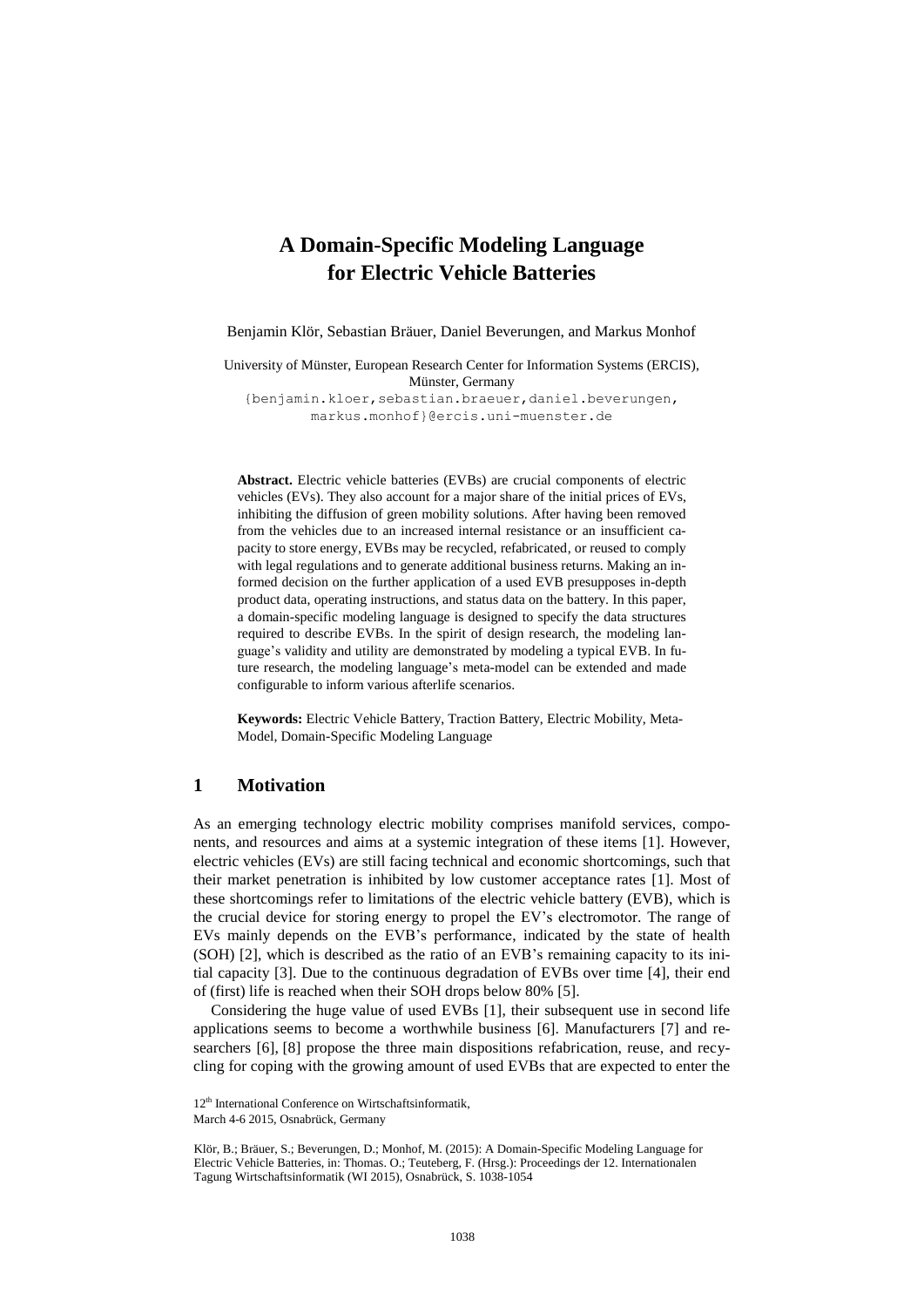market in the next years [9]. In order to select and carry out these dispositions on an industrial scale, IT artifacts need to be designed and implemented.

To decide which dispositions should be selected and implemented, in-depth data on individual EVBs must be recorded and made available in the decision process. Since conceptual modeling languages for describing EVBs in sufficient detail are unavailable, we set out to design a domain-specific modeling language (DSML) to identify and systematize the required data fields and their relationships. The proposed modeling language enables further design-oriented research, amongst others to develop and implement IT artifacts for assessing an EVB's status, to select adequate dispositions in a comprehensive decision task, and to implement the selected disposition in an efficient way.

Inspired by the design science research (DSR) publication schema proposed by Gregor and Hevner (2013) [10], the subsequent line of argumentation is structured as follows. In Section 2, we review the common structure of an EVB and present an overview of second life applications for which data on the battery is required. A review of related work reveals that no conceptual modeling languages for EVBs have been designed so far. In Section 3, the approach taken in our design research project is sketched. In Section 4, three design principles, including modularity, a distinction of master data and transaction data, and a level of abstraction to allow for extending and configuring the modeling language, are identified to guide the design of the proposed conceptual modeling language based on the design science research paradigm. In Section 5, the design of the modeling language's conceptual aspects is presented by developing a meta-model. In Section 6, the representational aspect of the modeling language is developed and a typical EVB is modeled to demonstrate the language's validity and utility. In Section 7, a discussion of the major results concludes the paper.

# **2 Related Work**

This section opens with providing basic foundations on the structure of EVBs. Then, suitable dispositions for used EVBs and their requirements for EVB data are elucidated. A brief review of existing modeling languages for EVBs concludes this section.

#### **2.1 Structure of Electric Vehicle Batteries**

An electric vehicle battery is a high-voltage energy storage device for supplying the electromotor of an electric vehicle with electric current. Despite the fact that there are different areas of automotive application (e.g. hybrid, plug-in hybrid, and full-electric vehicle) EVBs are similarly constituted. Typically, an EVB is a compound structure consisting of four major components [11]: (1) battery pack, (2) battery management system, (3) thermo system, and (4) battery case (Figure 1).

The battery pack is the EVB's main component as it is the energy storage device accumulating electrochemical energy. A battery pack is composed of a couple of battery modules that in turn consist of battery cells [12]. The internal assembly of connecting battery cells by series connection (increasing total voltage) and battery mod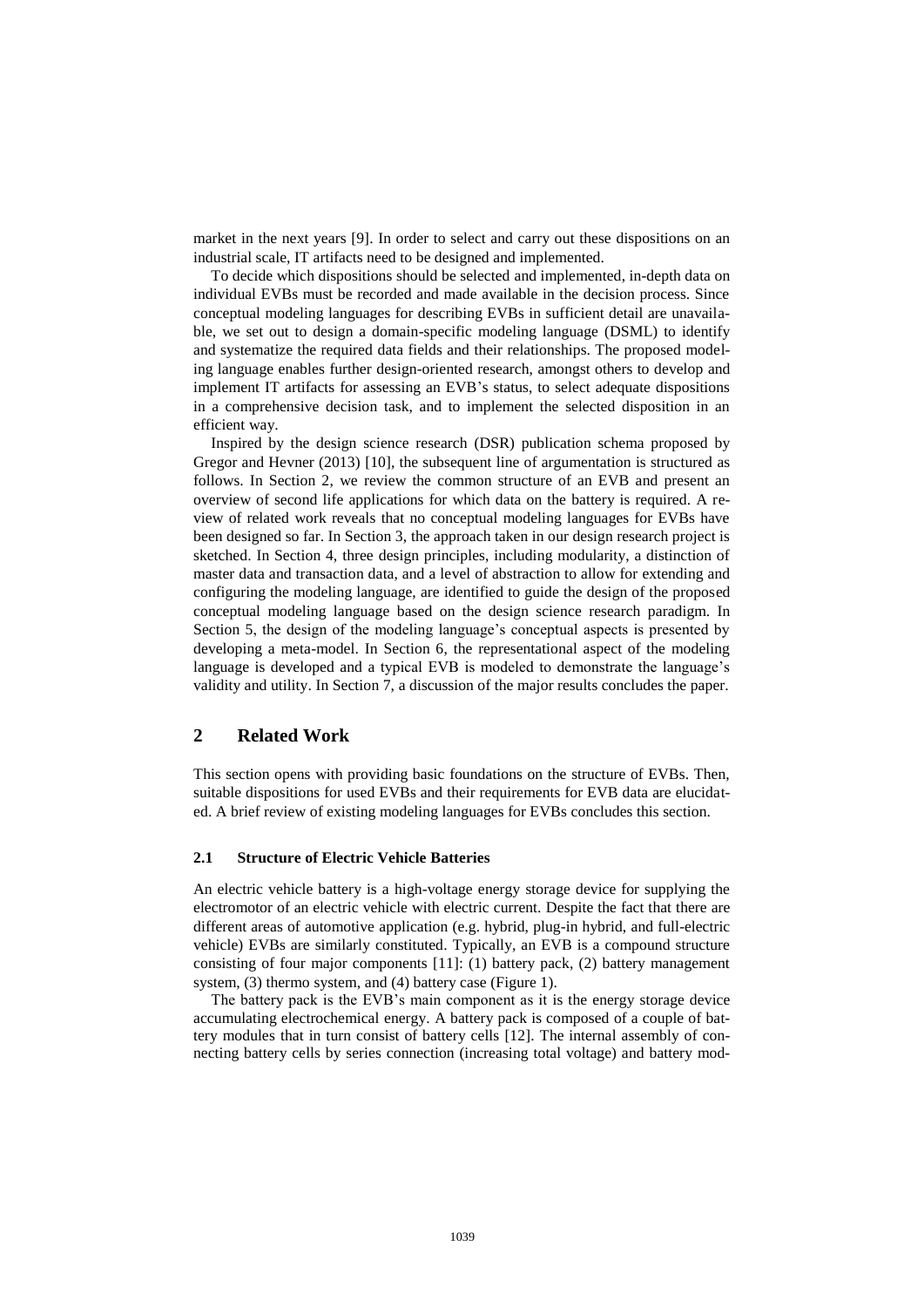ules by parallel connection (increasing total amperage) result in several [electro](http://www.dict.cc/englisch-deutsch/electrotechnical.html)[technical](http://www.dict.cc/englisch-deutsch/electrotechnical.html) characteristics of the battery pack such as nominal voltage, nominal current, and nominal capacity. Usually and most commonly, an EVB's cell chemistry is based on lithium ion technology and there is a plethora of cell chemistries available such as lithium nickel manganese cobalt oxide, lithium manganese oxide, or lithium iron phosphate [13], [14].



**Fig. 1.** An EVB's structure on a high level of abstraction [11]

Independently from the applied cell chemistry, a battery cell consists of two electrodes, an anode and a cathode. Based on the redox reaction, ions flow between anode and cathode resulting in electric current. The anode accommodates the lithium ions coming from the cathode upon charging and, depending on the cell's type, usually consists of materials such as carbon (graphite), lithium, or lithium titanate [14]. Furthermore, a battery cell consists of an electrolyte that is the medium for establishing the flow of ions between both electrodes [15] and a separator that is available for separating both electrodes from each other in order to prevent short circuits [15]. For preventing an unsafe cell state regarding the internal pressure, a safety vent is applied to each cell in order to release gas from the inside if necessary. The applied materials such as cobalt, nickel, and especially lithium are financially valuable due to restrictive world deposits [16].

For operating an EVB's equipment and monitoring vital control parameters, an embedded system, the battery management system (BMS), is in place [13]. The BMS controls operating parameters such as voltage, battery cells' and battery modules' temperatures, state of charge (SOC), state of health (SOH), and other parameters in order to safeguard the battery's operations, especially charging and discharging processes, accurately [17]. Furthermore, it is crucial to apply event-based or continuous logging of vital parameters during an EVB's lifecycle in order to assess the EVB's quality at a certain point in time [18], [19].

Additionally, the BMS controls an EVB's periphery such as the thermo system (e.g. cooling fans and heating) to provide optimal and safe climatic conditions for the entire battery pack due to temperature sensitivity of the battery cells [13], [20], [21]. For protecting the EVB's inner components against mechanical loads, moisture, dirt and other undesirable external influences, the components are covered by a solid battery case that usually consists of light-weight metals and plastics.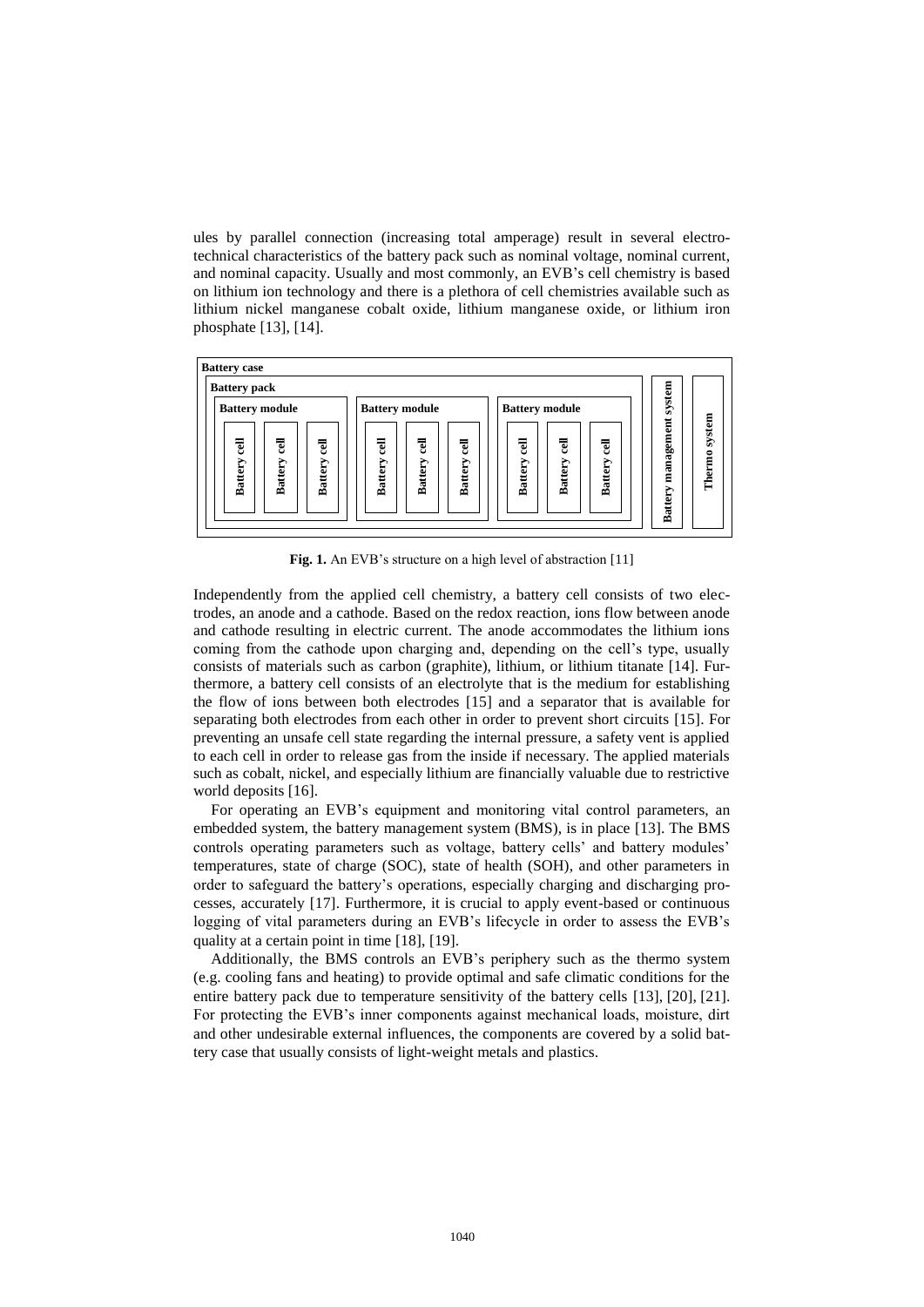#### **2.2 Dispositions for Used Electric Vehicle Batteries**

Similar to other battery technologies like nickel cadmium or nickel metal hydride, lithium ion secondary batteries also suffer from degradation, resulting in a reduced capacity and a fade of power [4], [22]. Consequently, an EVB's performance and, thus, its utility is limited by calendar ageing and cycle ageing. The aging effects have various causes such as the decomposition of the electrolyte, inaccessible surface areas of anode and cathode materials or contact losses of active material particles and are e.g. enhanced by an operation in high temperatures, high cycling rates, and deep discharges [22], [23]. Due to the degradation, current lifecycle estimations for EVBs state an end of life for the original automotive application after approximately 10 years of usage and a remaining SOH of around 80% [5].

The EVB is the most expensive component of an EV [1] and may cause up to 50% of the vehicle's initial price, due to the sophisticated manufacturing process and the valuable materials contained in EVBs. Lowering costs of EVBs is a crucial challenge that may lead to a higher market penetration of EVs. Consequently, although a used EVB is not suitable for its original automotive application anymore, alternative usages might be possible and a suitable strategy to lower an EV's total cost of ownership, before the battery is recycled. Further arguments for considering a second use of EVBs lie in the positive environmental impact resulting from repurposing [24].

In general, researchers and car manufacturers like Nissan differentiate three options for the disposal of used EVBs [6], [7], [8]. First, a *refabrication* or *remanufacturing* might take place for preparing the used batteries for their reuse in electric vehicles or applications with lower performance requirements. Ramoni and Zhang (2013) define remanufacturing as the process of returning "a used product to like new condition with a warranty for the buyer"[8]. For reaching a 'like new condition', researchers describe several complex and expensive procedures to remove the aging effects from cells and peripheral components [8]. Since battery cells within a single battery pack might age differently [18], the disassembly and reconfiguration of EVBs without recovery measures might be necessary to ensure a homogeneous quality level within a battery pack and guarantee the proper functionality of the used cells as a system.

Second, both researchers and car manufacturers propose to *reuse* EVBs. Application scenarios mainly comprise stationary applications such as peak load management for grids [25] or for private households [18] and as buffer storage for green energy generated by photovoltaic installations or wind farms [26]. Since each scenario implies different requirements regarding the battery's performance, selecting a suitable reuse scenario is a challenging task and presupposes detailed information about an EVB's condition and operation parameters.

Third, the end of life of battery cells, modules, and packs is reached when a refabrication for a reuse or a direct reuse is either not possible or not worthwhile anymore. As a consequence, the packs and peripheral components need to be disassembled and *recycled* for retaining valuable materials [13]. For that to happen, various physical and chemical processes are available [13]. In the spirit of closed-loop supply chains, the recycling process' outputs may serve for constructing new products such as EVBs.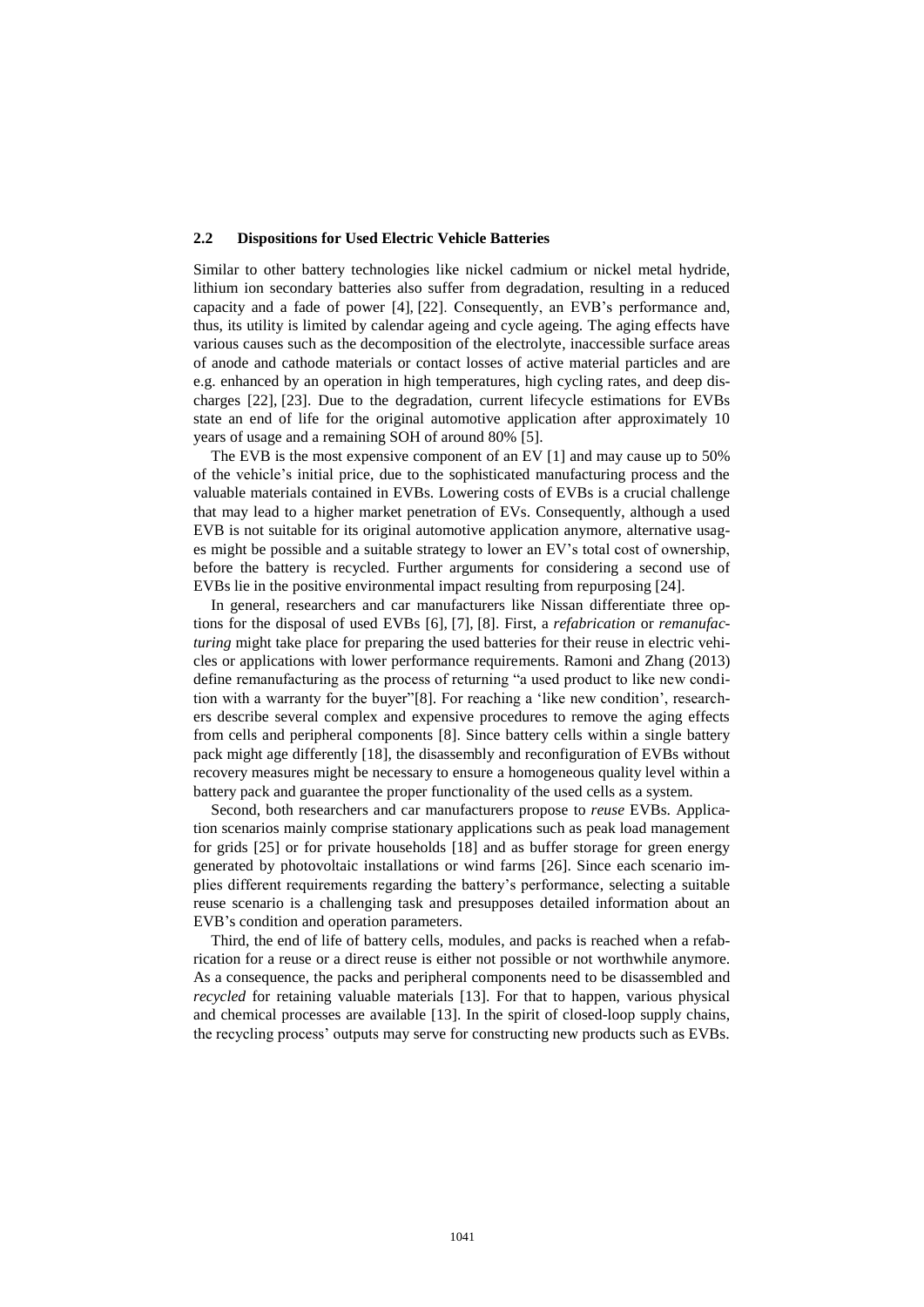#### **2.3 Review of Existing Modeling Languages for Electric Vehicle Batteries**

A sound description of an EVB's structure is prerequisite for selecting and realizing a suitable second life scenario. Conceptual modeling languages can be used to specify and depict the structure of physical objects, which has often been demonstrated in product data management and in enterprise resource planning.

To identify and review related work on modeling languages for EVBs, a literature search<sup>1</sup> was conducted by querying the literature databases Scopus (hits: 30; relevant hits: 0), Web of Science (15; 0), and AISEL (3; 0). The search revealed that no conceptual modeling language for EVBs and batteries in general exists that covers all properties of a battery that are essential to select and implement second life applications. Some existing modeling languages enable simulating physical characteristics of batteries or electric devices [27], whereas other languages cover the description and simulation of electric fuel cells [28] and fuel cell powertrains [29], [30]. The search revealed that the most common language for this purpose is the object-oriented modeling language Modelica<sup>2</sup>. However, since there are a few libraries featuring building blocks for battery models that can be used for simulating different objectives, e.g., thermal or aging simulation, Modelica is not suitable to describe EVBs for second life applications. Gao and Musunuri (2006) propose a domain-specific modeling environment for hybrid EVs containing a meta-model and models of HEV components [31]. In this article the battery is depicted as "an internal resistance equivalent circuit model"[31] representing the battery as a voltage source and a resistance, which depends on the SOC and the operating temperature. Kral and Simic (2011) describe purposes and challenges for simulations of EVs [32].

# **3 Research Method**

The research presented in this paper is conducted in the consortium research project [33] EOL-IS that is funded by the German Federal Ministry of Education and Research (BMBF) to develop a decision support system for selecting and implementing optimal second life applications for EVBs that have reached their end of first life. The development of the proposed conceptual modeling language serves to describe different types of EVBs in the system. The overall research project is conducted in the spirit of the design science research paradigm [10], [34], [35], [36], while the proposed domain-specific modeling language is one major IT artifact developed in the project.

Based on the observation that design is a search process, which is subject to iterative cycles of design and evaluation [34], [36], different versions of the modeling language were designed and discussed in interviews<sup>3</sup> with both scientists from battery

 $\overline{\phantom{a}}$ 

<sup>1</sup> (("battery" OR "energy storage system") AND ("modeling language" OR "modelling language")), conducted on June 12th, 2014

<sup>2</sup> <http://www.modelica.org/>

<sup>&</sup>lt;sup>3</sup> At this early stage of research, the interviews were conducted informally, without developing structured interview guidelines or transcripts. In each cycle, the designed modeling lan-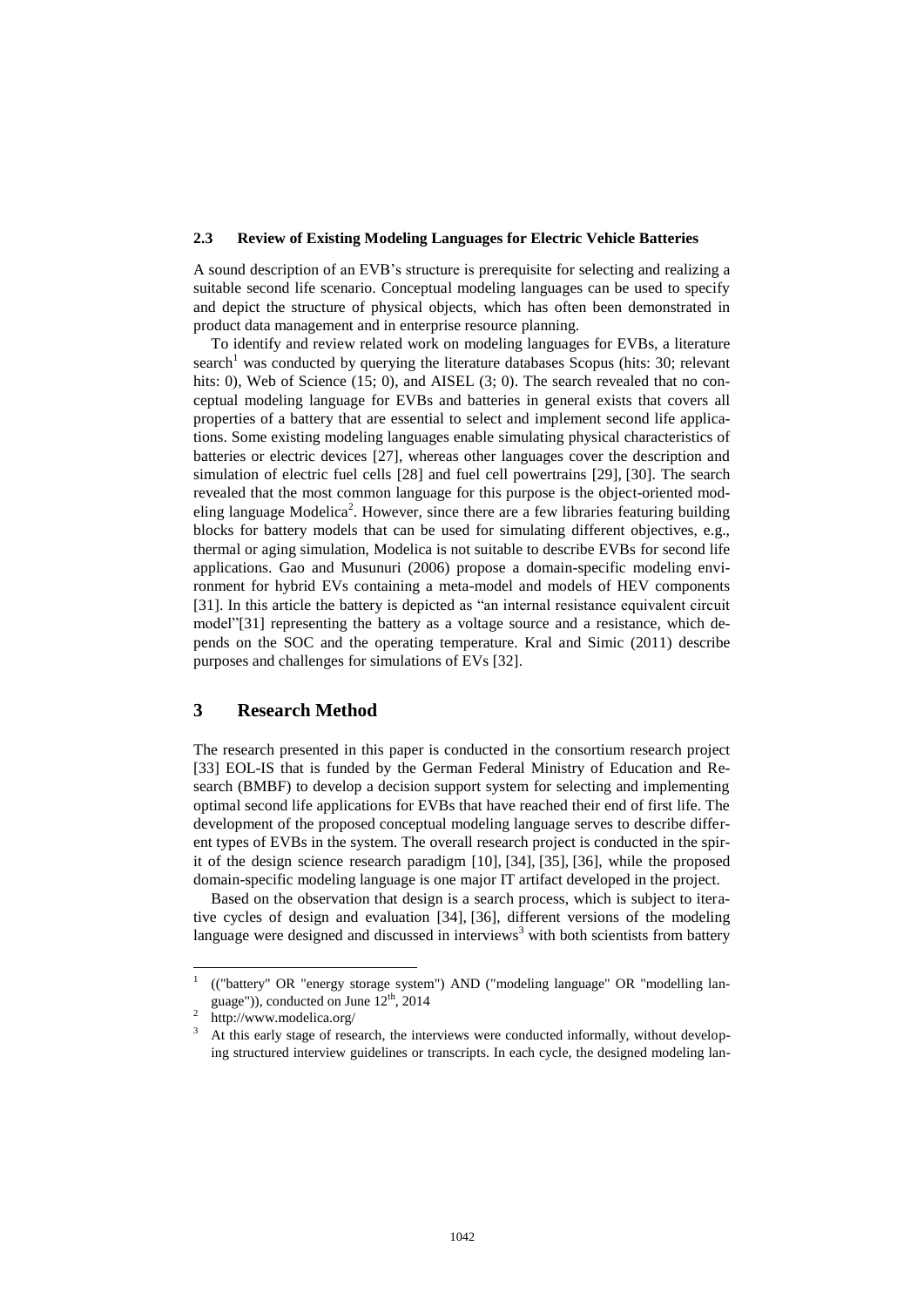research and engineers from battery manufacturing companies. In addition, document analyses were conducted to evaluate the modeling language with product specifications of common EVBs to verify that no common properties of EVBs were neglected. Since product specifications of EVBs are often treated as trade secrets and, hence, are not accessible, we retrieved the specifications from product data sheets<sup>4</sup> that must be published to enable a safe transport of EVBs as dangerous goods. The iterative cycles of design and evaluation stopped after the design principles were fulfilled and no additional concerns were raised by the involved experts. The activities and outcomes of the design process are summarized in Table 1.

Table 1. Overview of activities performed and outcomes reached in the design process

| <b>Activities</b>                       | <b>Outcomes</b>                           |
|-----------------------------------------|-------------------------------------------|
| Inspection of EVBs for electric vehi-   | List of main components of an EVB,        |
| cles and electric busses at two battery | including the physical entities cell,     |
| manufacturing companies.                | module, pack, thermo system, and case.    |
| Literature analysis on components of    | Additional constructs for modeling        |
| EVBs and review of product specifica-   | EVBs, including non-physical entities     |
| tions supplied by manufacturers issued  | such as state parameters that need to be  |
| for transporting EVBs.                  | considered as well.                       |
| Additional literature analysis and de-  | Three design principles of (a) modulari-  |
| velopment of design principles that     | ty, (b) master data and transaction data, |
| guide and constrain design actions for  | and (c) level of abstraction to enable    |
| developing the modeling language.       | extending and configuring the language.   |
| Design of the modeling language as an   | Meta-model of the language to be eval-    |
| entity-relationship model (ERM).        | uated and refined in further steps.       |
| Review of the modeling language by      | Cyclic review and update of the model-    |
| experts from (a) a battery research     | ing constructs and the interdependencies  |
| center, (b) a battery company, and (c)  | of the constructs in the language's meta- |
| a battery recycling company.            | model.                                    |
| Implementation of the language in a     | Design of graphical representations of    |
| meta-modeling tool and design of the    | all proposed modeling constructs as a     |
| representational language aspect.       | hierarchical modeling language.           |
| Design of models of EVBs with the       | Demonstration of the proposed model-      |
| conceptual and representational as-     | ing language's validity and utility to    |
| pects of the modeling language.         | depict common EVBs.                       |

guage was presented to and discussed with the experts in order to identify if the right modeling constructs and relationships were included in the language. In addition, the model's overall comprehensibility, completeness, and appropriateness were assessed.

 $\overline{\phantom{a}}$ 

<sup>4</sup> [http://www.unece.org/fileadmin/DAM/trans/danger/publi/adr/Other\\_notif/13-0085-Bosch\\_](http://www.unece.org/fileadmin/DAM/trans/danger/publi/adr/Other_notif/13-0085-Bosch_Battery_Systems_F.pdf) [Battery\\_Systems\\_F.pdf,](http://www.unece.org/fileadmin/DAM/trans/danger/publi/adr/Other_notif/13-0085-Bosch_Battery_Systems_F.pdf) accessed on July 14<sup>th</sup>, 2014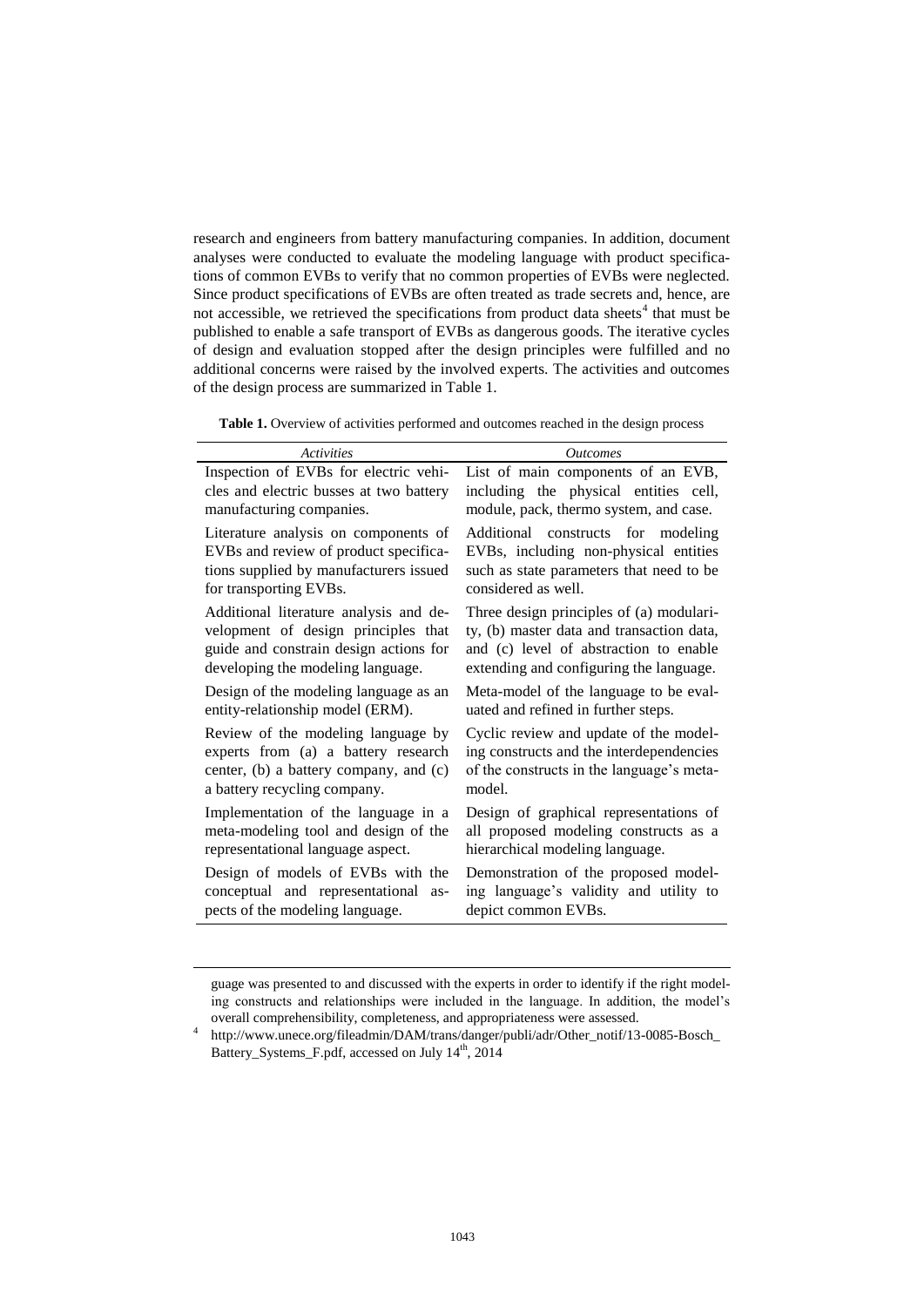# **4 Design Principles for an EVB Modeling Language**

Following Sein et al. (2011), design principles are knowledge derived from design research endeavors that can be applied to solve related problems or to design related artifacts [36]. Capturing this knowledge, design principles are justified theoretical statements that define the scope (e.g. goals and constrains) for the design of an IT artifact and facilitate the design process. In the following, three design principles for the development of a conceptual modeling language for EVBs are proposed.

#### **4.1 Design Principle 1: Modularity**

EVBs have a complex hierarchical structure, not only consisting of packs, modules, and cells, but also requiring different types of connections between cells and modules (e.g. for series or parallel connection) [11]. Additional components, such as the battery case, the thermo system, and the BMS and their specific functions in the overall battery system (e.g. safety, control, monitoring, and protection), further increase the complexity of modeling EVBs. Additionally, when deciding for or against a specific second life application, the decision must not be solely limited to the battery system. Instead, single components or interrelated subsystems of the entire battery system might be reconfigured or resold for different purposes. Other components of the original system might be stored temporarily or are recycled instantly [6], [18].

Modularity is a common design principle for successfully managing complexity, serving three purposes: Making complexity manageable, enabling parallel work, and providing tolerance for uncertainty, which means that "particular elements of a modular design may be changed *after the fact and in unforeseen ways* as long as the design rules are obeyed"[37].

Accordingly, we propose the design principle of modularity, meaning that the modeling language needs to provide the constructs to decompose the whole battery system into discrete modules (i.e. partial systems) and their particular functionalities, in order to enable both depicting EVBs of different types and providing individual configurations of EVBs for various second life applications.

#### **4.2 Design Principle 2: Master Data and Transaction Data**

Making an informed decision for the disposition of a used EVB requires data that can be differentiated into three categories. First, information about the battery system's structure (e.g. number of modules, cells, peripheral components) and nominal specifications of the included components (e.g. model, nominal capacity, nominal voltage, weight and dimension, operating temperature, charging current, safety instructions) needs to be taken into account. This information is indispensable when it comes to the dismantling and first sight classification of the components and is typically provided by the manufacturer of the components in the form of a product specification [38]. However, especially for the recycling of batteries, more detailed data about utilized materials (e.g. exact cell chemistry including percentage shares or values in weight units for anode and cathode materials) is required to decide for or against specific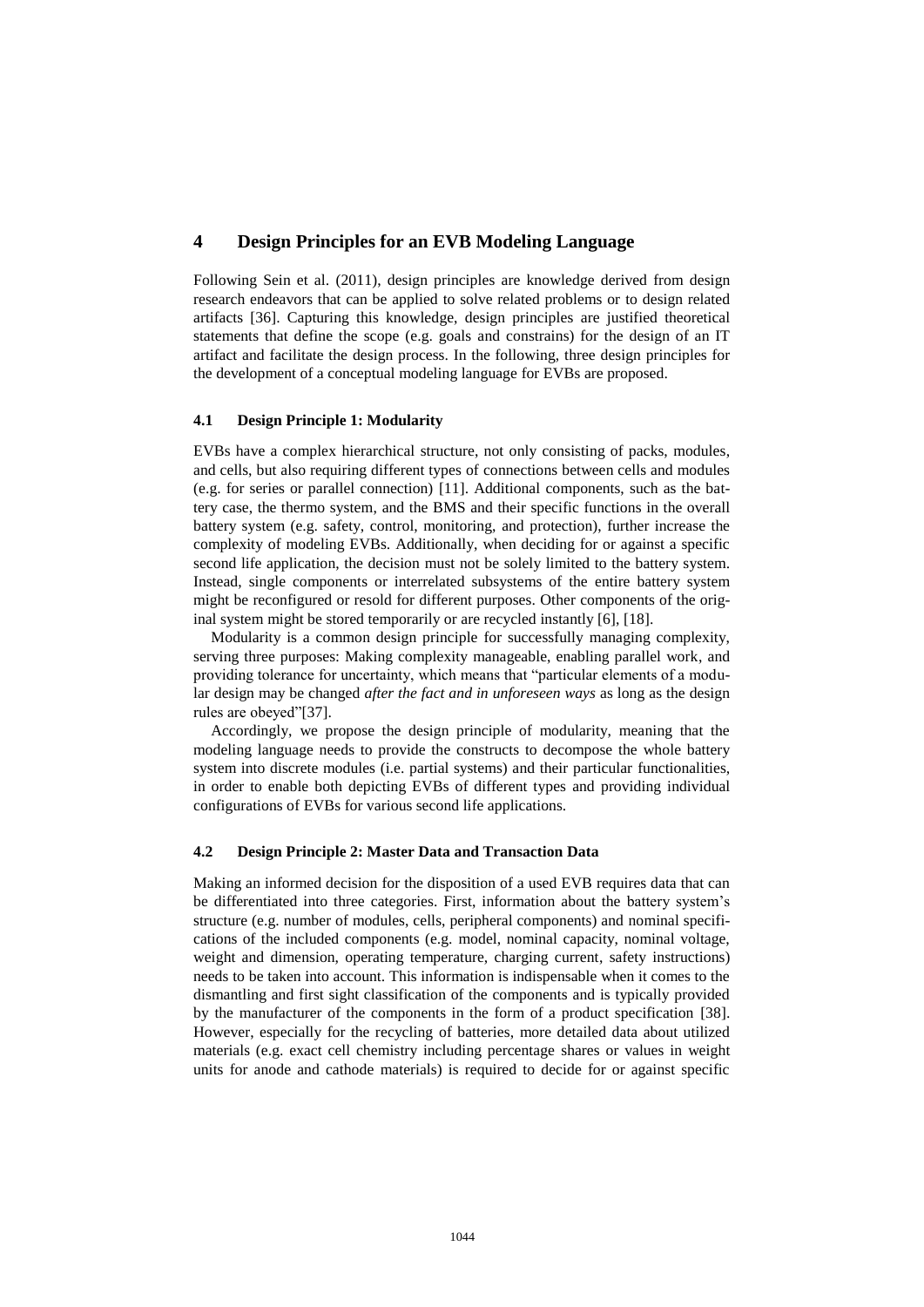recycling processes, which are often aimed at recovering particular materials [38]. Following the common terminology in the area of enterprise resource planning (ERP), this data category can be labelled as *master data*, i.e., raw data that is rather static in nature and has a low time reference [39], [40].

Additionally, for making a decision about the actual quality of an EVB's components, data about the current condition of the pack, modules, and cells is required. Since cells degrade over time (calendar life) and are influenced by their charging and discharging profile (cycle life), operating parameters, such as voltage, capacity, and internal resistance and hence maximum discharging current, are likely to be different from the nominal values documented in the product specifications after its first use [22]. This data might be read out from the EVB's BMS or can be documented and analyzed manually (e.g. by test method defined by norm "DIN EN 62660-1. Teil 1").

Finally, especially for estimating the durability of the different components in their second life, data on the transactions experienced by the EVB, including their charging and discharging profiles (deep discharges, charging with too high voltages, and fully charging a lithium ion cell lead to a reduced service life due to stress [41]), operating conditions (best operation at room temperature, higher temperatures cause stress, lower reduce available capacity [1], [13], [17]), and parameters such as the SOC or the SOH, are required. Against the backdrop of common terminology in ERP systems, these data can be labelled as transaction data, i.e., data provided with a time reference that is dynamic in nature [39], [40].

Accordingly, we propose to include master data and transaction data on EVBs in the proposed modeling language. The data might be fed from different sources, including the original product specification supplied by the manufacturer, altered specifications from the BMS and manual analyses, and the transaction data provided by the BMS or by a downstream device such as a board computer.

#### **4.3 Design Principle 3: Level of Abstraction for Extension and Configuration**

*Validity* and *completeness* are frequently mentioned as requirements for modeling languages [42], [43], [44]. Validity suggests "that all statements made by the model are correct and relevant to the problem"[42]. Completeness means "that the model contains all the statements about the domain that are correct and relevant"[42]. However, researchers also agree that total validity and completeness cannot be reached [42], [45]. Instead, a *feasible validity* and *feasible completeness* [42] or economic viability [45] are set as objectives to account for "a trade-off between the benefits and drawbacks of achieving a given model quality"[42].

We argue that in immature research areas such as electric mobility, even feasible validity and feasible completeness are difficult to achieve, since a model can only take an abstract snapshot of the reality that might soon become invalid. Consequently, the modeling language has to be constructed flexible enough to react to profound changes in EVB technology.

Furthermore, validity and completeness have been argued to oppose the supportability [46] and simplicity [46] of models. Since feasibility lies in the eyes of the beholder, a modeling language is best defined to be configurable, e.g., by supporting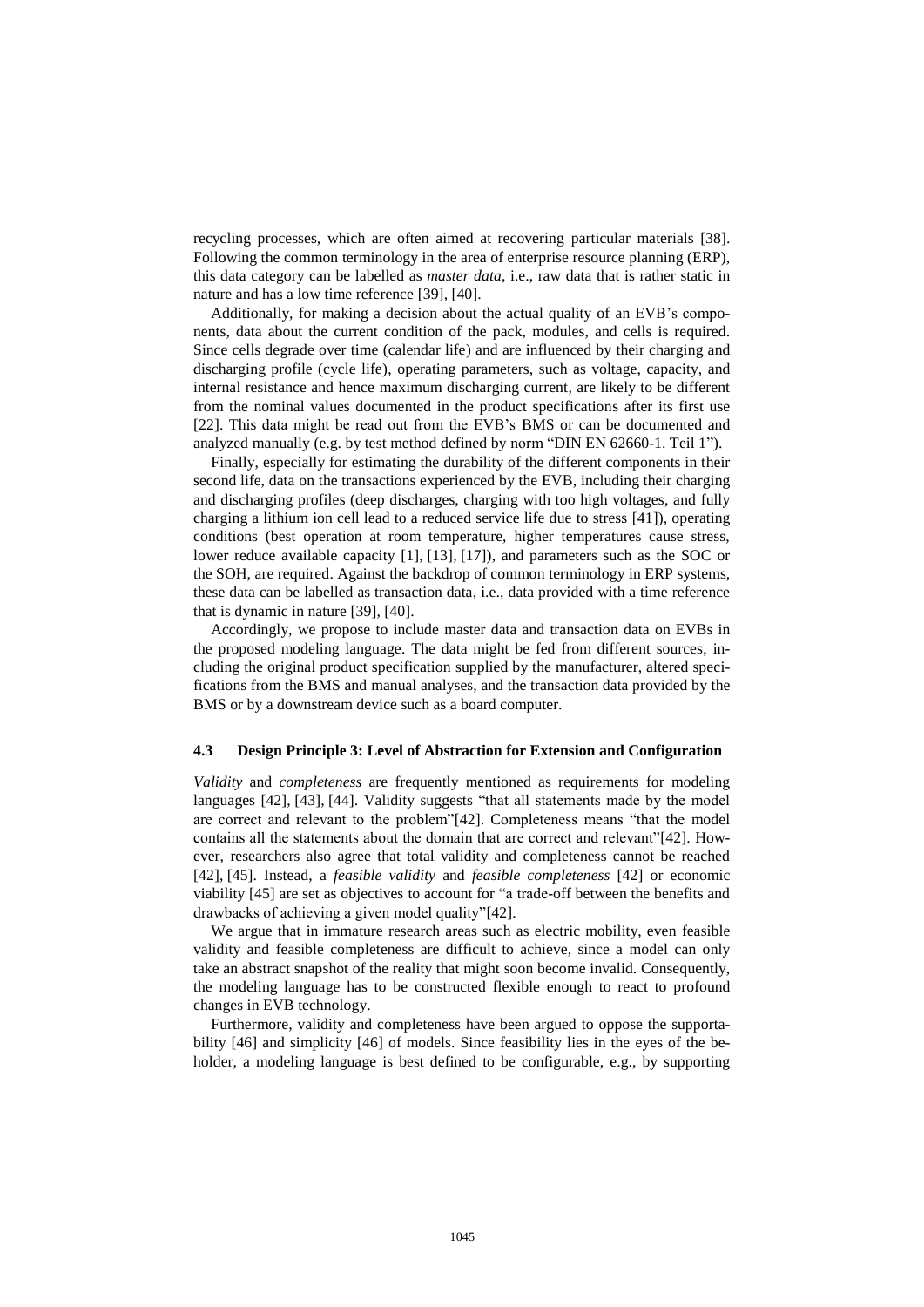different views. Views allow reducing the complexity of a model by adapting to the specific users, such as second life customers or recycling providers. Whereas customers might be interested in the compatibility of different modules or cells to his application scenario, recycling companies focus on material quotas and safety requirements for handling the battery components.

Accordingly, we identify a high level of abstraction as a design principle for our EVB modeling language, to enable extension and configuration of the language. Therefore, we refrain from including specific values, e.g., to determine parameters for measuring the SOH or specific cell chemistries as predefined constructs.

# **5 Design of a Modeling Language for Electric Vehicle Batteries**

Due to the inherent complexity of EVBs, research in this field needs to involve stakeholders with various academic backgrounds, including engineers, chemists, and computer scientists. Conceptual models have been proven to be valuable artifacts for fostering the communication in interdisciplinary teams [47]. As we assume that this claim also holds true for models of EVBs, we set out to design a DSML. Since the DSML implements the specific terminology and relationships used in the domain of battery experts, our language is expected to better support both ease of use and ease of interpretation than general-purpose modeling languages, such as the ERM, do.

#### **5.1 Linguistic Constructs of Domain-Specific Modeling Languages**

A domain-specific modeling language requires three linguistic constructs [48]: an abstract syntax, a concrete syntax, and semantics. While the abstract syntax defines concepts of the language and their interrelationship by rules, the concrete syntax defines the notation of the language by assigning mostly graphical but also textual symbols to the elements of the abstract syntax [49]. Semantics is crucial for constraining the instances derived from the model to be syntactically correct [50]. Defining the abstract syntax requires reconstructing the central concepts of the target domain on an appropriate level of abstraction [51], as specified in a meta-model [52] that was derived based on the three aforementioned design principles (Figure 2).

#### **5.2 Abstract Syntax of the Proposed EVB Modeling Language**

The meta-model differentiates the central battery components cell, module, pack, thermo system, BMS, and case by type and instance entities. Type entities of battery components, such as *battery cell type*, *battery module type*, and *battery pack type* and their interrelation are descriptive elements defining existing and allowed configurations. In turn, instance entities of battery components, such as *battery cell*, *battery module*, and *battery pack*, have to refer to existing peculiarities of the defining types. With respect to design principle of modularity, the modeling language specifies that a battery system consists of packs and their subordinate modules and cells. The proposed structures allow for providing information about the specific circuitry for mod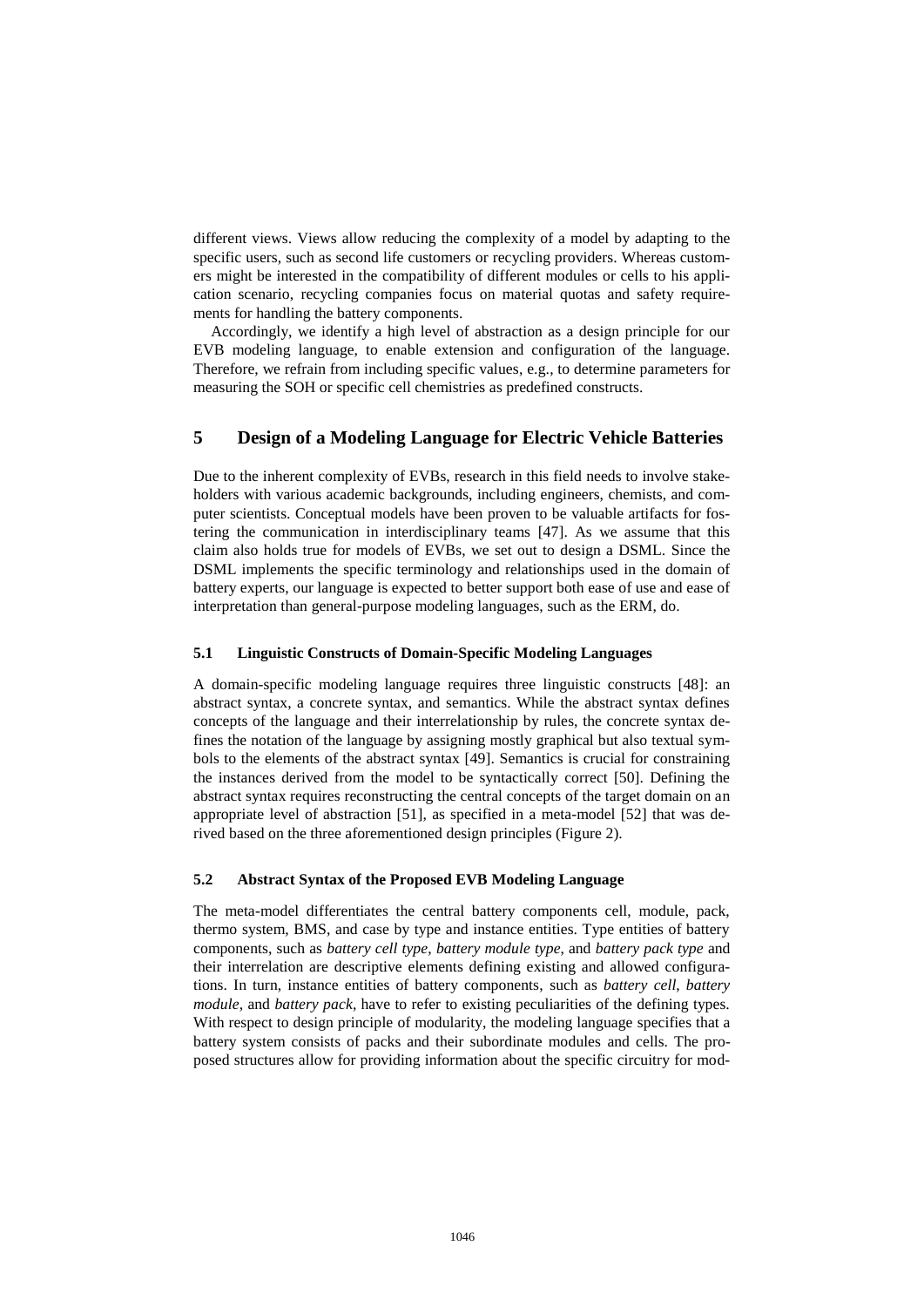ules and cells (e.g. parallel or series connection), the materials used for the connection, and the type of the connections (e.g. weld, plug socket, glued joint). Finally, the realization of modularity allows to design individual subsystems consisting of additional *peripheral assembly types* and associated *functions*, *manufacturer operating instructions*, and *safety mechanism*.

The second design principle motivates the integration of master data and transaction data into the EVB models. For depicting master data, each type entity is either generalized to *battery assembly type* or *peripheral assembly type*. Both battery and peripheral assembly types are further generalized to an *assembly type*. The reason for this abstraction is model reduction and the assignment of additional master data on this abstract level. An *assembly type* such as a battery cell is a composition of different *component types*, such as anodes, cathodes, electrolytes, and separators, each consisting of different *materials* such as lithium, nickel, and cobalt. Beside the *manufacturer operating instructions* that are determined on the type level and provide information about operating parameters (e.g. discharge rate, temperature ranges), according *updated operating instructions* have to be provided for every assembly instance, as each component ages individually. For BMS types, further master data is available about the applied storage devices (e.g. hard disk, flash memory, and memory sizes of these devices) and interfaces (e.g. CAN bus, RS-232) for establishing an encrypted or plain data stream in order to exchange data with external devices.

The instance entities *battery cell*, *battery module*, and *battery pack* are generalized to *battery assembly* for model reduction. For generating data about the state of the battery assembly instances, either manually by *lab metering*, or automatically by *monitoring* with a BMS, *state parameters* and measuring characteristics have to be defined. With respect to the operation of the BMS and the existence of different BMS topologies (e.g. hierarchical structure with master and slave BMS), the *monitoring* entity allows to store configurations of *battery assembly* (e.g. cells, modules, and pack) and monitored *state parameters* individually for each BMS instance. The accordingly monitored state parameters are recorded within the *measured data* entity. The lab metering entity allows to document state parameter configurations for manual recording. Further transaction data is available about BMS instances, since occurring errors of BMS's operations are logged with a timestamp.

Finally, for fulfilling the third design principle, an adequate level of abstraction has been selected. Although a description solely on an assembly level would foster the integration of new concepts, modeling EVBs on the component level supports the understandability of the meta-model for domain-unrelated stakeholders and researchers and allows the explication of the domain-specific concepts and knowledge. Additionally, expandability is achieved by defining all generalizations to be partially complete. Since the research on modeling EVBs is still work in progress, the modeling language requests for contingency that is offered in the meta-model by generalizing the main battery system components. The component level - as the selected level of abstraction - enables configuring the modeling language with requirements raised by various use cases, such as refabrication (focus on reassembling of homogeneous components), reuse (focus on condition and suitability of the components), and recycling (focus on component structures and recovery of materials).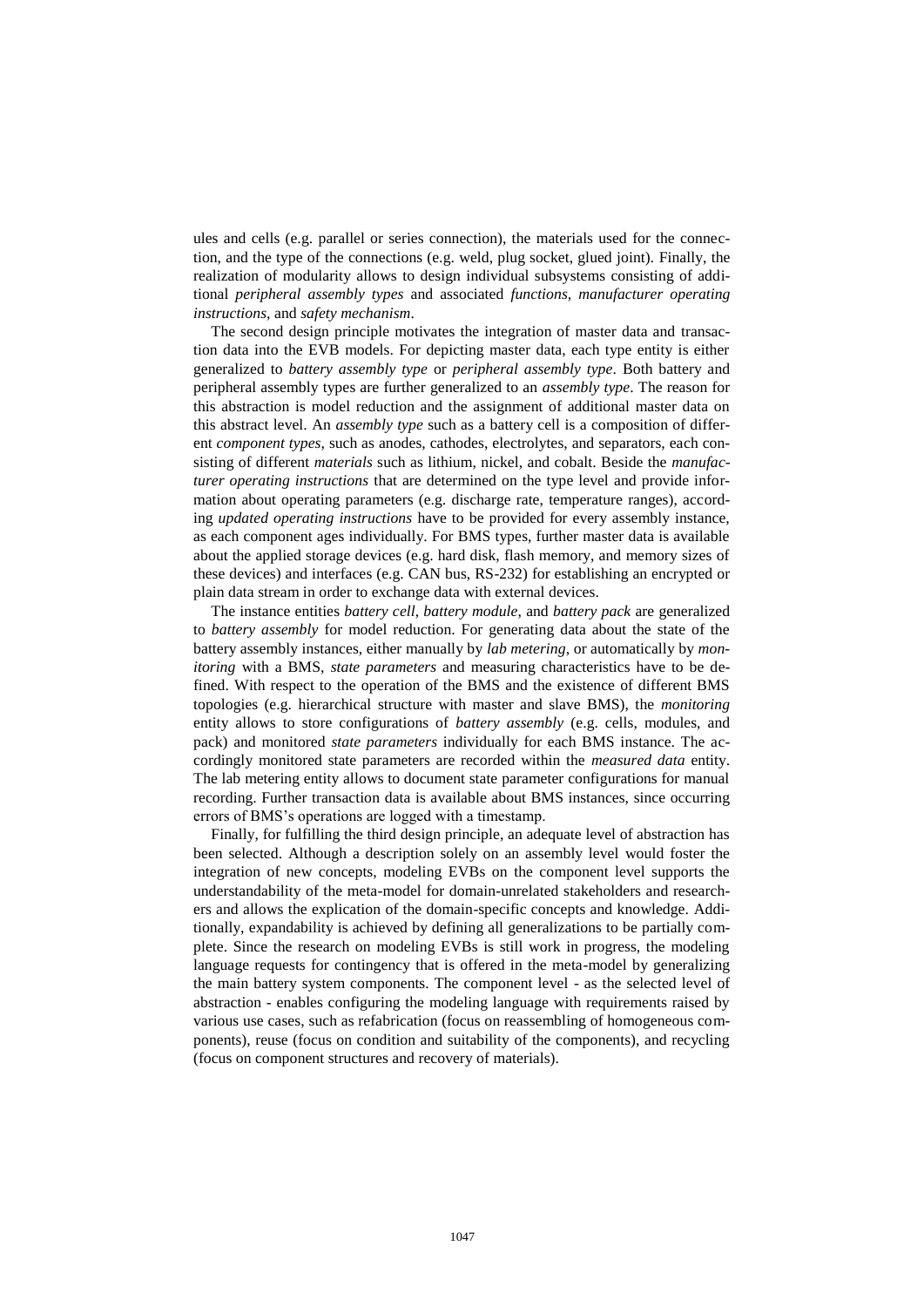

**Fig. 2.** Meta-model of the proposed modeling language for EVBs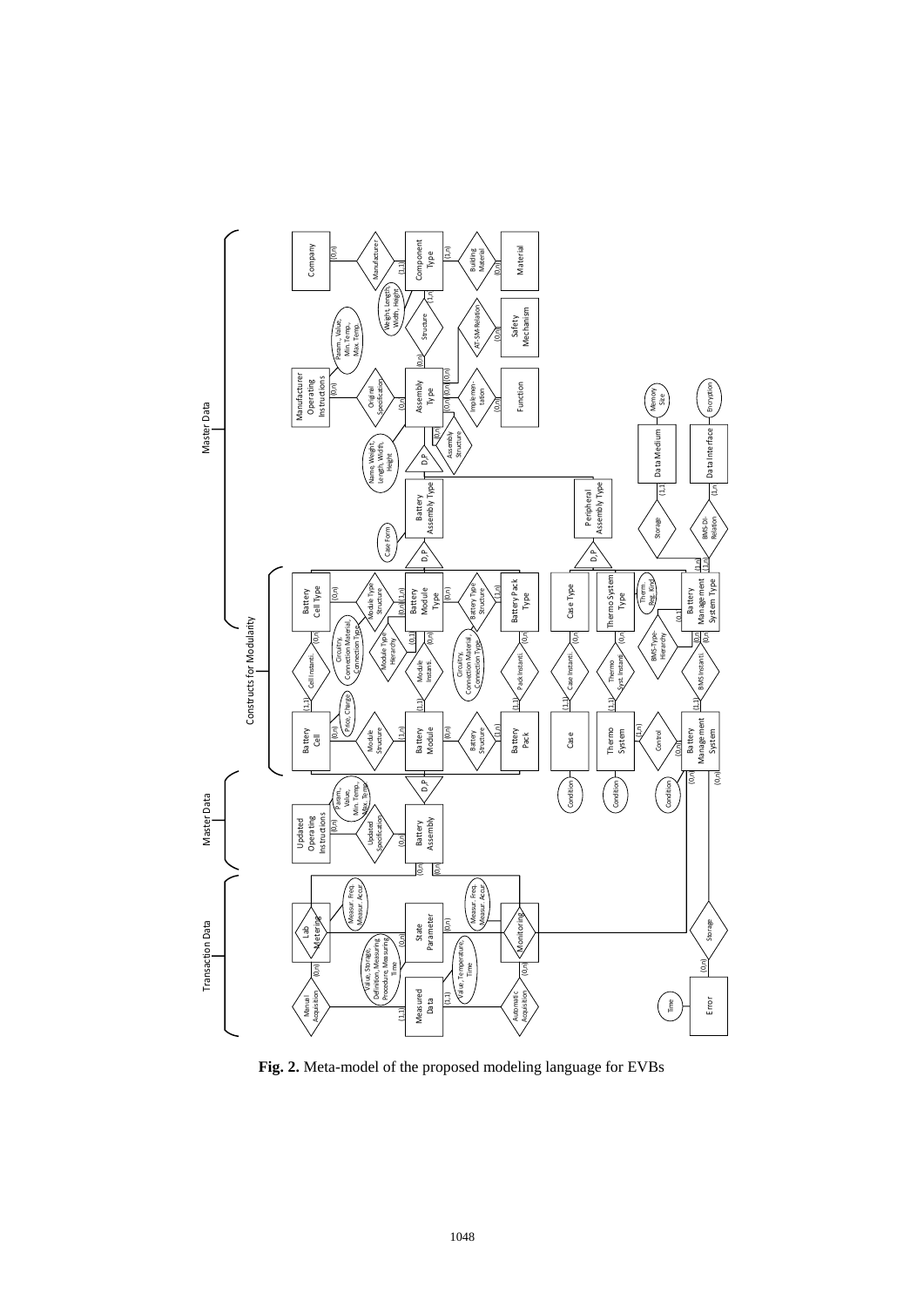#### **5.3 Concrete Syntax of the Proposed EVB Modeling Language**

A concrete syntax (Figure 3) was designed for the proposed domain-specific modeling language by assigning individual graphical and textual symbols to the abstract syntax elements in the meta-modeling tool H2 [53].



**Fig. 3.** Concrete syntax of the DSML

## **6 Demonstration of the DSML**

In the spirit of DSR, utility is shown by instantiating and demonstrating the designed artifact [34]. For that to happen, an existing EVB is modeled using the proposed modeling language (Figure 4). Since there is no transaction data available, the model instance only contains master data provided by a product data sheet. Following this description, each battery pack is consisting of 8 battery modules. In total, the exemplary battery pack type consists of 96 battery cells since each battery module consists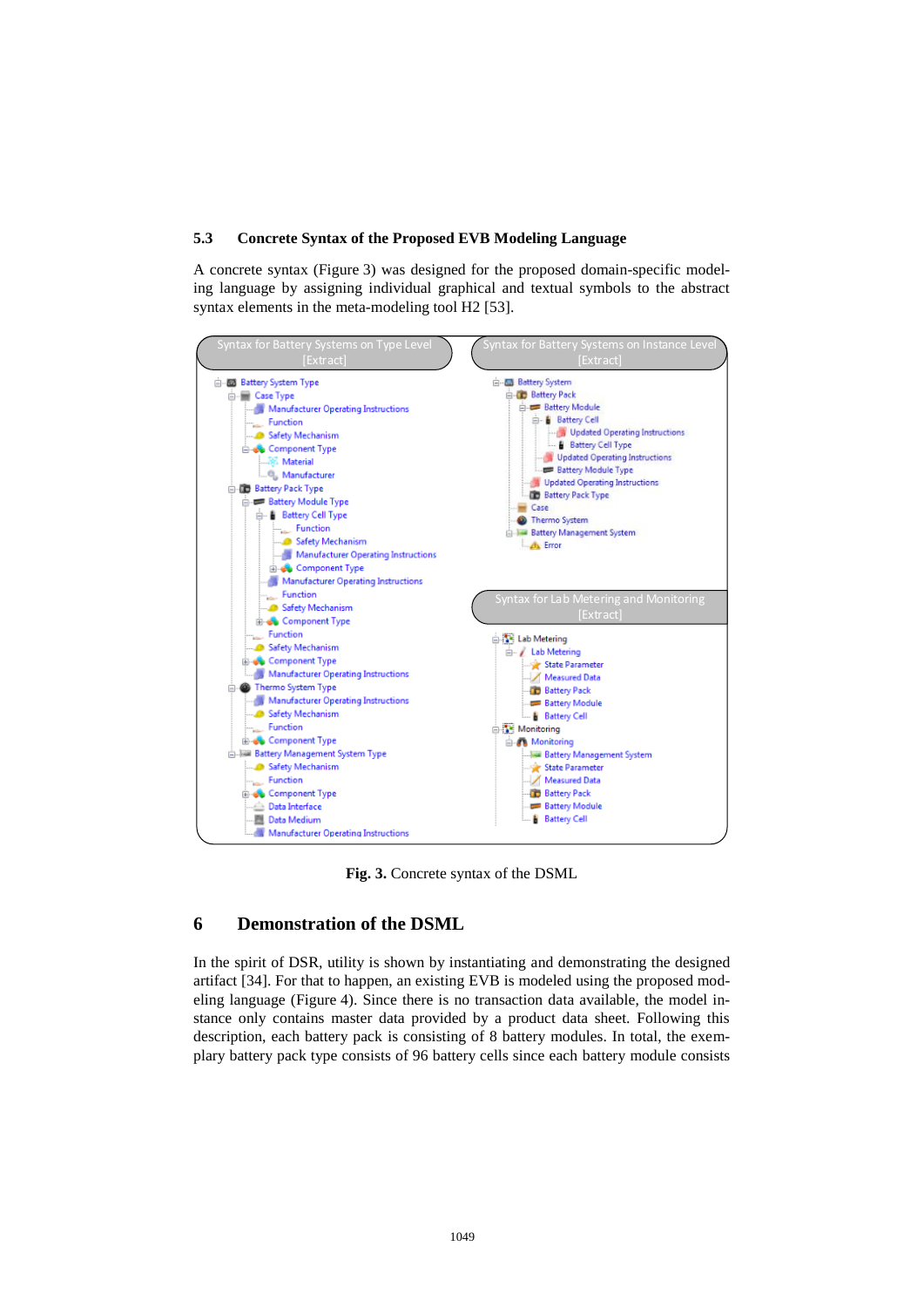of 12 battery cells.<sup>5</sup> Furthermore, it is possible to add in-depth information about the EVB's inner components such as anode, cathode, and electrolyte each containing of several materials (e.g. lithium, manganese, copper). The battery pack's information are completed by functional aspects (e.g. power unit, energy storage), safety mechanisms (e.g. bleed-operated safety vent), and manufacturer's operating instructions. Another battery system's component is the applied BMS containing an RS-232 interface and 1024 kilobytes of non-volatile onboard memory. The exemplary battery



**Fig. 4.** Model instance for the exemplary EVB

# **7 Discussion and Conclusion**

 $\overline{\phantom{a}}$ 

The main contribution offered in this paper is the design of a DSML for EVBs. A review of the existing body of knowledge revealed that such a language was not available before. The design of this language was guided by three design principles, comprising (a) modularity for coping with the complexity of EVBs, (b) master data and transaction data to capture the product data of the battery and the transactions carried out in the battery's lifecycle, and (c) a high level of abstraction that allows for extending and modifying the language. The language's validity and utility were demonstrated with sample EVB data.

<sup>&</sup>lt;sup>5</sup> The model instance contains only one exemplary module and cell for meeting the page length requirement of this article. For illustration purposes, the model is supplemented with exemplary characteristics (e.g. weight, size, nominal voltage) that are usually hidden.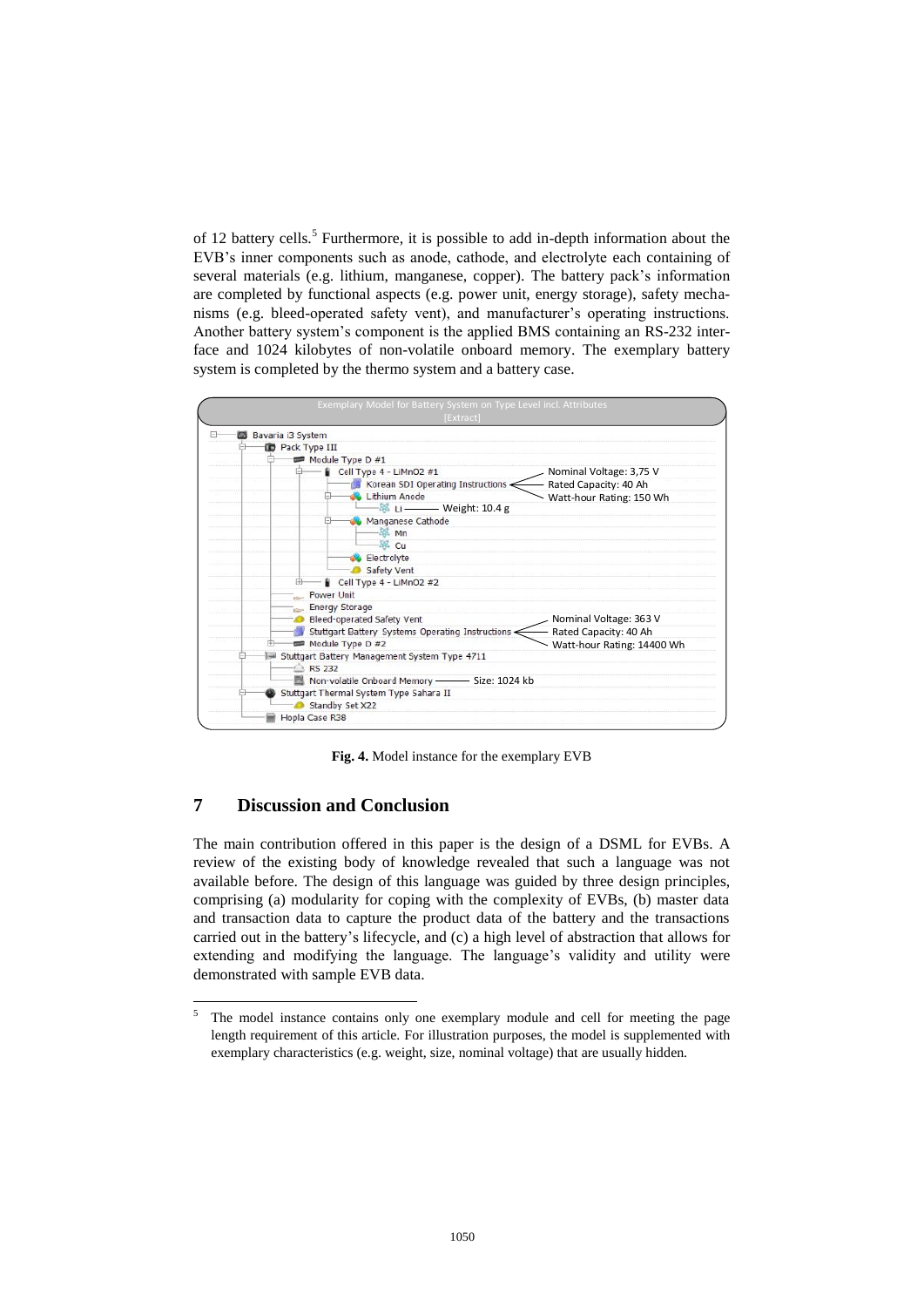A limitation is that a constraint language for defining the semantics of the language [50], was not developed so far. Moreover, the language needs to be evaluated, e.g., with respect to its representational fidelity, representational efficiency, interpretational fidelity, and interpretational efficiency [54], to validate the language's ability for modeling the right constructs and its usefulness for its stakeholders. This approach might let the "situated implementation of artifact"[10], manifest in the proposed instantiation, evolve into a "well-developed design theory about embedded phenomena"[10].

The proposed DSML can offer a contribution to various applications that require data on the structure and operation of EVBs. Against the backdrop of reusing EVBs, some of these application scenarios include assessing the status and value of an EVB, decision-making on the treatment of the battery, refabricating the battery by recombining battery modules, and recycling the battery to retain valuable materials such as cobalt and lithium. Future research may design processes for conducting these operations, such that the data featured by the proposed modeling language can be brought to bear on the activities to be performed. On the other hand, specifying these processes might raise the need to extent or refine the DSML, which can be done by adapting the proposed abstract and concrete syntax presented in this paper. Moreover, a thorough evaluation of the proposed modeling language that goes beyond demonstrating its appropriateness by modeling a particular EVB instance, as done in this paper, is required in order to validate the utility of the modeling language in practice.

# **Acknowledgements**

This article was developed in the research project 'EOL-IS' (End-of-Life Solutions for Electric Vehicle Batteries – Development of Product Service Systems and Information Systems for Decision Support; funding label: 01FE13023) in the context of the funding program "Service Innovations for Electric Mobility" funded by the German Federal Ministry of Education and Research (BMBF). We thank the project management agency Projektträger im Deutschen Zentrum für Luft- und Raumfahrt (DLR) for their support. Furthermore, we acknowledge the support and advice of Mr. Christoph Wieczorek (P3 Energy), Dr. Sascha Nowak, and Dr. Shahmahmood Obeidi (Münster Electrochemical Energy Technology, University of Münster).

# **References**

- 1. National Platform for Electric Mobility: Progress Report of the German National Platform for Electric Mobility (Third Report). Technical Report, Berlin (2012).
- 2. Burke, A.: Performance, charging, and second-use considerations for lithium batteries for plug-in electric vehicles. Technical Report, University of California, Davis (2009).
- 3. Coleman, M., Lee, C.K., Hurley, W.G.: State of Health Determination: Two Pulse Load Test for a VRLA Battery. 37th IEEE Power Electronics Specialists Conference. pp. 1–6. IEEE, Jeju (2006).
- 4. Sasaki, T., Ukyo, Y., Novák, P.: Memory effect in a lithium-ion battery. Nat. Mater. 12, 569–75 (2013).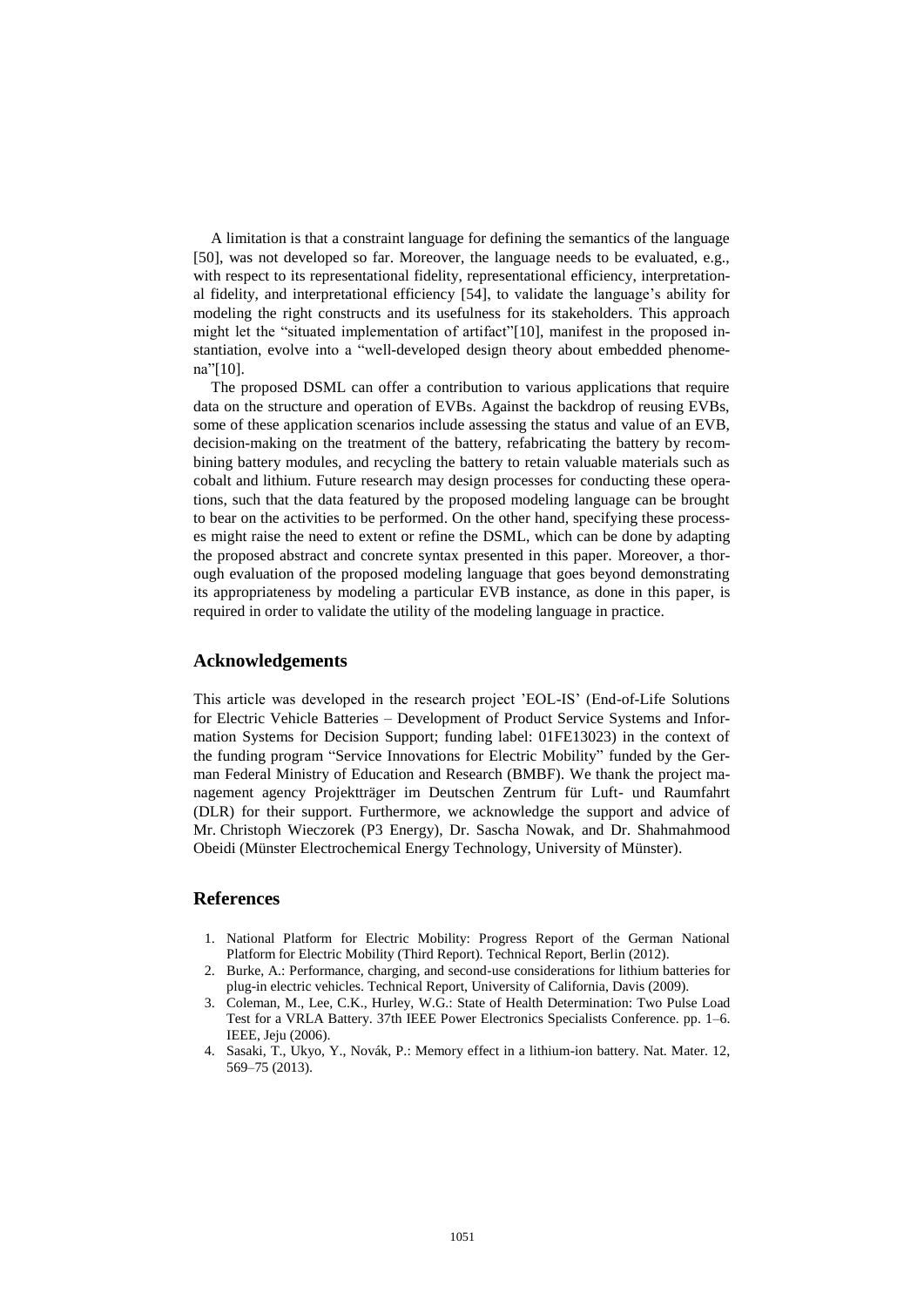- 5. Marano, V., Onori, S., Guezennec, Y., Rizzoni, G., Madella, N.: Lithium-ion batteries life estimation for plug-in hybrid electric vehicles. Vehicle Power and Propulsion Conference, 2009. VPPC '09. IEEE. pp. 536–543 (2009).
- 6. Strandridge, C.R., Corneal, L.: Remanufacturing, Repurposing, and Recycling of Post-Vehicle-Application Lithium-Ion Batteries. Technical Report, San José State University, CA (2014).
- 7. Nissan Motor Co. Ltd.: NISSAN Sustainability Report 2010. Technical Report (2010).
- 8. Ramoni, M.O., Zhang, H.C.: End-of-life (EOL) issues and options for electric vehicle batteries. Clean Technol. Environ. Policy. 15, 881–891 (2013).
- 9. Lache, R., Nolan, P., Galves, D., Toulemonde, G., Gehrke, J., Sanger, K., Ha, V., Rao, S., Crane, J.: Electric Cars : Plugged In Batteries must be included. Technical Report, Deutsche Bank, New York (2008).
- 10. Gregor, S., Hevner, A.R.: Positioning and Presenting Design Science Research for Maximum Impact. Manag. Inf. Syst. Q. 37, 337–355 (2013).
- 11. Schlick, T., Hertel, G., Hagemann, B., Maiser, E., Kramer, M.: Zukunftsfeld Elektromobilität – Chancen und Herausforderungen für den deutschen Maschinen- und Anlagenbau. Technical Report, Roland Berger Strategy Consultants, n/s (2011).
- 12. Amirault, J., Chien, J., Garg, S., Gibbons, D., Ross, B., Tang, M., Xing, J., Sidhu, I., Kaminsky, P., Tenderich, B.: The Electric Vehicle Battery Landscape: Opportunities and Challenges. Technical Report, University of California, Berkeley (2009).
- 13. Lu, L., Han, X., Li, J., Hua, J., Ouyang, M.: A review on the key issues for lithium-ion battery management in electric vehicles. J. Power Sources. 226, 272–288 (2013).
- 14. Korthauer, R.: Handbuch Lithium-Ionen-Batterien. Imprint: Springer Vieweg, Berlin, Heidelberg (2013).
- 15. Yoshio, M., Brodd, R.J., Kozawa, A.: Lithium-Ion Batteries: Science and Technologies. Springer, New York (2009).
- 16. Speirs, J., Contestabile, M., Houari, Y., Gross, R.: The future of lithium availability for electric vehicle batteries. Renew. Sustain. Energy Rev. 35, 183–193 (2014).
- 17. Xing, Y., Ma, E.W.M., Tsui, K.L., Pecht, M.: Battery Management Systems in Electric and Hybrid Vehicles. Energies. 4, 1840–1857 (2011).
- 18. Brand, M., Quinger, D., Walder, G.: Ageing inhomogeneity of long-term used BEVbatteries and their reusability for 2nd-life applications. EVS26. pp. 1–7 (2012).
- 19. Jung, D.Y., Lee, B.H., Kim, S.W.: Development of battery management system for nickel–metal hydride batteries in electric vehicle applications. J. Power Sources. 109, 1– 10 (2002).
- 20. Jung, M., Schwunk, S.: High End Battery Management Systems for Renewable Energy and EV Applications. Green. 3, 19–26 (2013).
- 21. Karimi, G., Li, X.: Thermal management of lithium-ion batteries for electric vehicles. Int. J. Energy Res. 13–24 (2013).
- 22. Vetter, J., Novák, P., Wagner, M.R., Veit, C., Möller, K.-C., Besenhard, J.O., Winter, M., Wohlfahrt-Mehrens, M., Vogler, C., Hammouche, a.: Ageing mechanisms in lithium-ion batteries. J. Power Sources. 147, 269–281 (2005).
- 23. Millner, A.: Modeling lithium ion battery degradation in electric vehicles. Innovative Technologies for an Efficient and Reliable Electricity Supply (CITRES), 2010 IEEE. pp. 349–356 (2010).
- 24. Ahmadi, L., Yip, A., Fowler, M., Young, S.B., Fraser, R.A.: Environmental feasibility of re-use of electric vehicle batteries. Sustain. Energy Technol. Assessm. 6, 64–74 (2014).
- 25. Lacey, G., Putrus, G., Salim, A.: The use of second life electric vehicle batteries for grid support. EUROCON, 2013 IEEE. pp. 1255–1261 (2013).
- 26. Tong, S.J., Same, A., Kootstra, M.A., Park, J.W.: Off-grid photovoltaic vehicle charge using second life lithium batteries: An experimental and numerical investigation. Appl. Energy. 104, 740–750 (2013).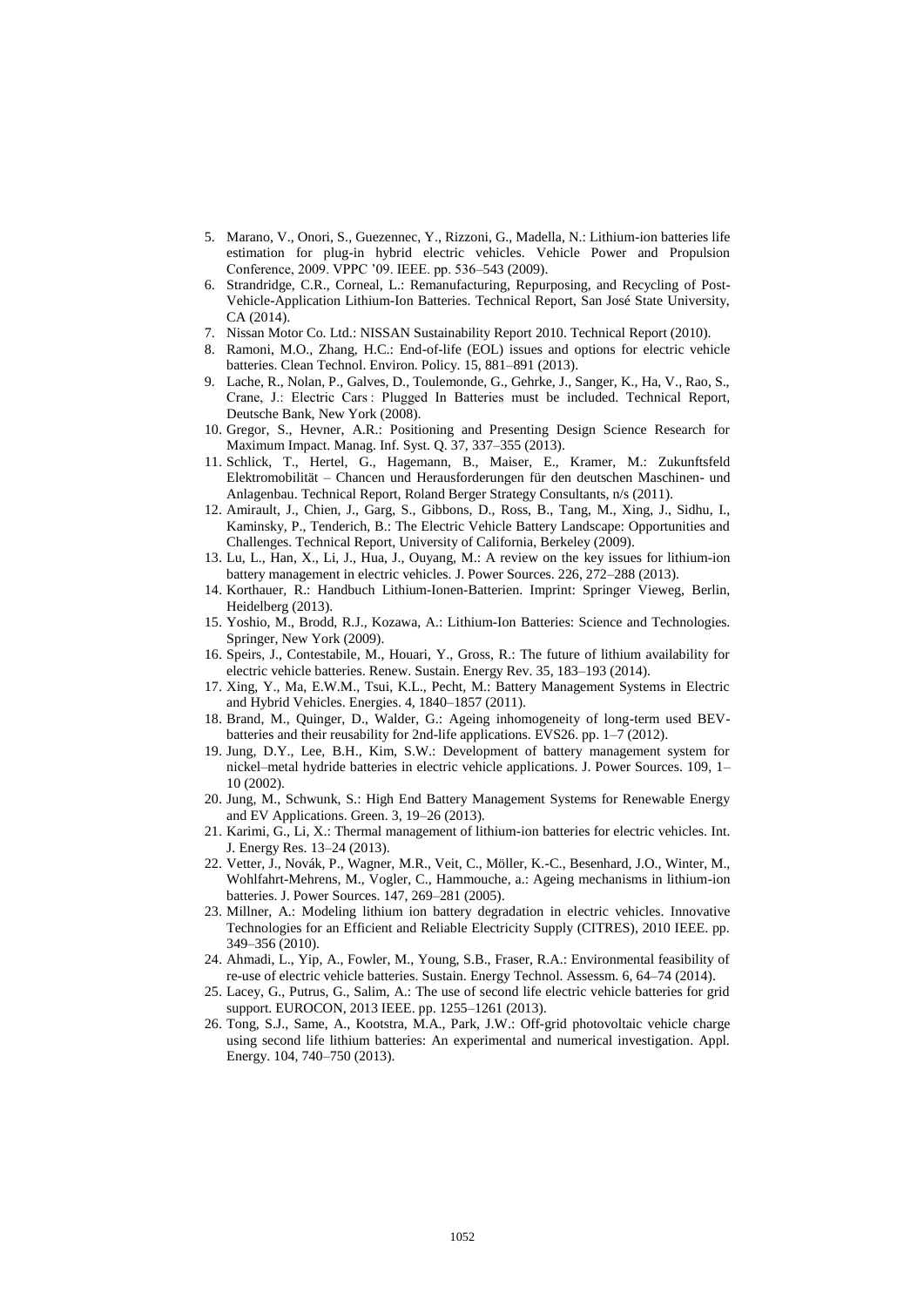- 27. Surewaard, E., Tiller, M., Linzen, D.: A Comparison of Different Methods for Battery and Supercapacitor Modeling. SAE Technical Paper 2003-01-2290, Conte Mesa, CA (2003).
- 28. Davies, K.L., Moore, R.M.: Object-Oriented Fuel Cell Model Library. ECS Trans. 11, 797–808 (2007).
- 29. Treffinger, P., Gräf, M., Goedecke, M.: Hybridisierung von Brennstoffzellen-Antrieben. VDI-Tagung Innovative Fahrzeugantriebe (Innovative Power Train Systems). pp. 161– 178. VDI, Dresden (2002).
- 30. Hellgren, J.: A methodology for the design of cost effective hybrid and fuel cell powertrains. Dissertation, Chalmers University of Technology (2004).
- 31. Gao, W., Musunuri, S.: Hybrid Electric Vehicle Modeling and Analysis in Generic Modeling Environment. Vehicle Power and Propulsion Conference, 2006. VPPC '06. IEEE. pp. 1–6 (2006).
- 32. Kral, C., Simic, D.: Simulation von Elektrofahrzeugen. e i Elektrotechnik und Informationstechnik. 128, 28–35 (2011).
- 33. Österle, H., Otto, B.: Consortium Research. Bus. Inf. Syst. Eng. 2, 283–293 (2010).
- 34. Hevner, A.R., March, S.T., Park, J., Ram, S.: Design science in information systems research. MIS Q. 28, 75–105 (2004).
- 35. March, S.T., Smith, G.F.: Design and natural science research on information technology. Decis. Support Syst. 15, 251–266 (1995).
- 36. Sein, M.K., Henfridsson, O., Rossi, M.: Action Design Research. Manag. Inf. Syst. Q. 35, 37–56 (2011).
- 37. Baldwin, C.Y., Clark, K.B.: The option value of modularity in design. Harvard NOM Working Paper No. 02-13 (2002).
- 38. Xu, J., Thomas, H.R., Francis, R.W., Lum, K.R., Wang, J., Liang, B.: A review of processes and technologies for the recycling of lithium-ion secondary batteries. J. Power Sources. 177, 512–527 (2008).
- 39. Samaranayake, P.: Enhanced Data Models for Master and Transaction Data in ERP Systems - Unitary Structuring Approach. International MultiConference of Engineers & Computer Scientists. pp. 19–21 (2008).
- 40. Otto, B., Reichert, A.: Organizing Master Data Management : Findings from an Expert Survey. In: Barrett, B.R., Hishman, H.M., and Wainwright, R.L. (eds.) Proceedings of the 2010 ACM Symposium on Applied Computing. pp. 106–110. ACM Symposium On Applied Computing, Sierre (2010).
- 41. Schneider, E.L., Jr., W.K., Souza, S., Malfatti, C.F.: Assessment and reuse of secondary batteries cells. J. Power Sources. 189, 1264–1269 (2009).
- 42. Lindland, O.I., Sindre, G., Solvberg, A.: Understanding Quality in Conceptual Modeling. Software, IEEE. 11, 42–49 (1994).
- 43. Moody, D.L.: Measuring the Quality of Data Models: An Empirical Evaluation of the Use of Quality Metrics in Practice. ECIS 2003. pp. 1337–1352 (2003).
- 44. Cherfi, S.S., Akoka, J., Comyn-Wattiau, I.: Conceptual Modeling Quality From EER to UML Schemas Evaluation. In: Spaccapietra, S., March, S.T., and Kambayashi, Y. (eds.) Conceptual Modeling — ER 2002. pp. 414–428. Springer Berlin Heidelberg (2003).
- 45. Becker, J., Probandt, W., Vering, O.: Grundsätze ordnungsmäßiger Modellierung. Springer Berlin Heidelberg, Berlin, Heidelberg (2012).
- 46. Paige, R.F., Ostroff, J.S., Brooke, P.J.: Principles for Modeling Language Design. Inf. Softw. Technol. 42, 665–675 (2000).
- 47. Gemino, A., Wand, Y.: Complexity and clarity in conceptual modeling: Comparison of mandatory and optional properties. Data Knowl. Eng. 55, 301–326 (2005).
- 48. Nordstrom, G., Sztipanovits, J., Karsai, G., Ledeczi, A.: Metamodeling-rapid design and evolution of domain-specific modeling environments. Proceedings ECBS'99. IEEE